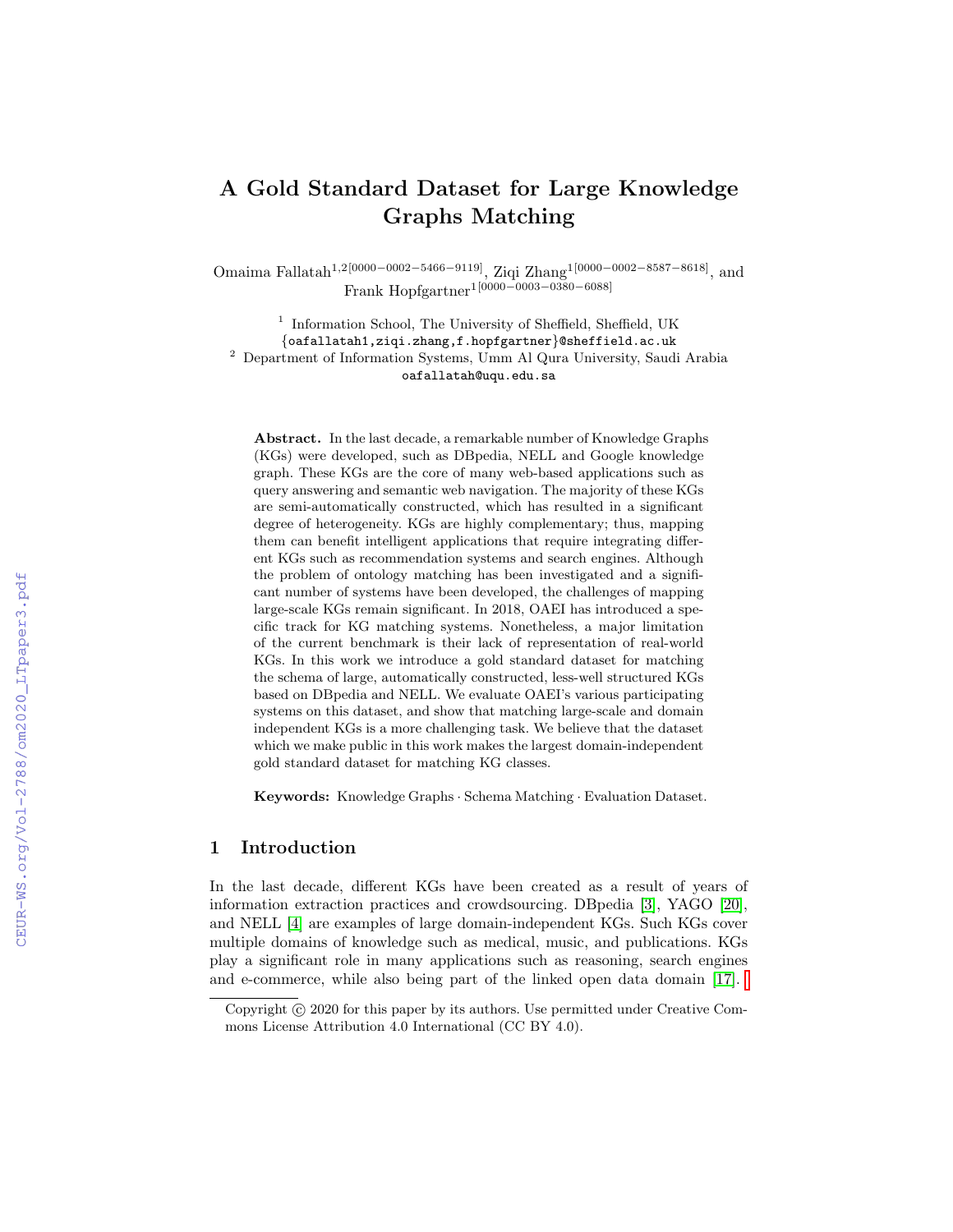Moreover, due to their automatically-constructed and independently-designed nature, such KGs contain overlapping and complementary facts. For instance, Bone and Artery are classified under BodyPart in NELL while being classified as AnatomicalStructure in DBpedia.

This problem of semantic heterogeneity has been thoroughly studied in the Semantic Web community, with many ontology matching systems being developed and surveyed [\[2\]](#page-10-0). Matching systems are annually evaluated through the Ontology Alignment Evaluation Initiative (OAEI)<sup>[3](#page--1-4)</sup>. While a new track for KG matching has been introduced to OAEI's annual campaign since 2018, the challenges of aligning large-scale KGs remain significant [\[12\]](#page-11-0). Currently, existing gold standards are not well representative of real-world KGs. Such KGs are known for sharing complementary facts about real-world entities such as people and places, while current datasets are predominantly domain-dependent [\[1\]](#page-10-1). Further, the size of the existing gold standard does not accurately represent the complexity of matching large-scale KGs that imply a significantly larger search space due to orders of magnitude larger number of classes.

This work proposes a gold standard dataset for matching the classes of large, automatically constructed, inadequately structured, and domain-independent KGs. The introduced benchmark is based on DBpedia and NELL. Although both KGs are widely used in semantic web researches and can be considered highly influential, they are yet to be consolidated, even though the majority of LOD cross-domain datasets, including KGs, are interlinked to  $DBpedia<sup>4</sup>$  $DBpedia<sup>4</sup>$  $DBpedia<sup>4</sup>$  which serves as a central link to many LOD datasets. According to [\[19\]](#page-11-1), NELL is considered as the most complementary KG to other larger KGs such as DBpedia with an average of  $10\%$  gain of instances, while merging other large KGs can only lead to a 5% gain. Therefore, we believe they are the best candidates for a gold standard dataset for aligning large cross-domain KGs. We conduct an experiment to evaluate the performance of OAEI's different participating systems on this dataset, and show that mapping the classes of open KG is a much more challenging task than the existing OAEI KG matching benchmark.

The rest of this paper is structured as follows. We start by reviewing the problem, and the current gold standard datasets for matching KGs in Section [2.](#page-1-0) Then, we describe the process of building the proposed dataset in Section [3.](#page-3-0) In Section [4,](#page-8-0) we present the results of evaluating current matching systems on the proposed gold standard . We close with a discussion and a conclusion in Sections [5](#page-10-2) and [6](#page-10-3) respectively.

## <span id="page-1-0"></span>2 Related Work

Ontology matching has been a well-studied problem which centers on discovering corresponding entities across two distinct ontologies [\[8\]](#page-11-2). In the last decade, many matching systems were developed and evaluated annually at the OAEI event.

 $^3$  <http://oaei.ontologymatching.org/>

 $<sup>4</sup>$  <https://lod-cloud.net></sup>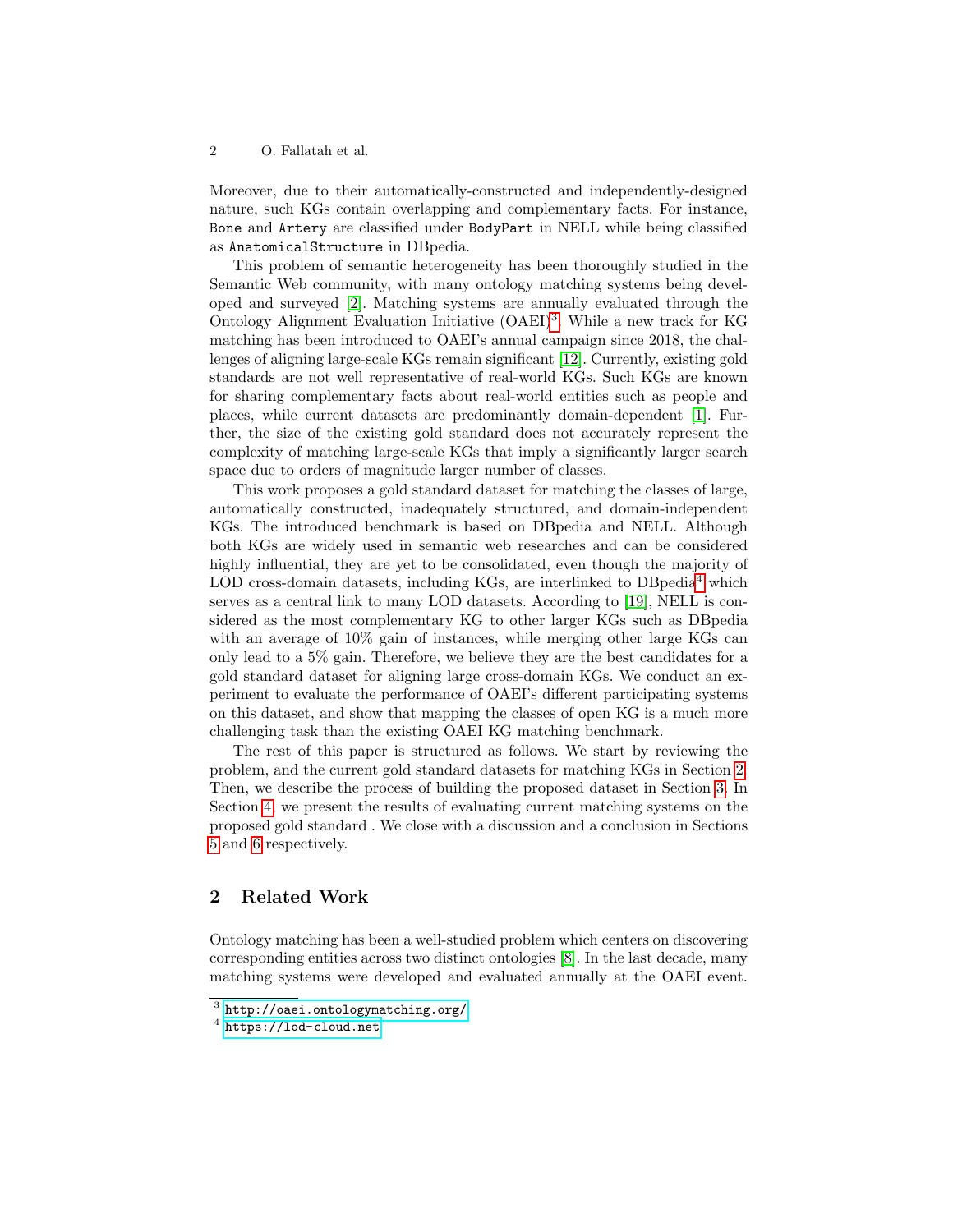The initiative provides over ten benchmark datasets in different tracks for various matching systems to be evaluated. Examples of main tracks are Anatomy, Conference, Complex Matching, Large Biomedical, and Interactive Matching.

KGs are often compared to ontologies since both are used for data representation purposes. Different from former ontology, open KGs are large-scale, multi-domain and less well-formatted compared to ontologies [\[22\]](#page-11-3). Similar to ontologies, KGs entities also suffer from semantic heterogeneity where the same real-world entities are described using different terminologies.

While there have been many well established matching systems for OAEI's different matching tracks, the need for KG matchers remains an open area of research [\[12\]](#page-11-0). Research in this domain has only been established since 2018, when OAEI introduced a new track dedicated to KG matching<sup>[5](#page--1-4)</sup>. Since then, ontology matching tools have been evaluated on the provided benchmark, and multiple KG matchers have participated in the latest version in 2019 [\[1\]](#page-10-1). Although matching KGs has been a growing area of research recently, there is still a lack of gold standard datasets that represent diverse KGs.

The benchmark dataset currently used to evaluate systems in OAEI's KG track is constructed from DBkWik [\[11\]](#page-11-4), which is a KG created from wikis shared on a wiki hosting platform. The individual KGs from the DBkWik project were used to create the ground truth datasets for this track. The track consists of five test cases where each test case is aimed at matching both the schema, including classes and properties, and the instance level of two KGs. The schema level correspondences were built by ontology experts while the instance level correspondences were automatically extracted [\[1\]](#page-10-1). To the best of our knowledge this gold standard is the only benchmark available to evaluate KG matching systems. However, the number of mapped classes is considerably small, i.e., less than 50 [\[12\]](#page-11-0). Therefore, this dataset does not represent the complexity of matching real-world KGs where hundreds of classes can be matched.

In terms of large domain-independent KGs, there are many published according to the Semantic Web standards. Some of them are based on Wikipedia, such as YAGO and DBpedia. Originally, DBpedia is a knowledge base constructed from structured data embedded on Wikipedia [\[3\]](#page-10-4). DBpedia also involves crowdsourcing communities to maintain the quality of the mapping between Wikipedia's articles and the structured knowledge in their KG. In contrast, NELL is a fully automated learned KG under the Never-Ending Language Learner project, which uses machine learning to read and extract knowledge from free text on the web. It started with a seed KG that continuously evolves by learning patterns from text to extract facts that are used to constantly grow and update the seed KG [\[4\]](#page-11-5). Since its launch in 2010, NELL has grown to a KG containing 50 million facts<sup>[6](#page--1-4)</sup>. While the schema of the majority of Wikipedia based KGs cover multiple types of properties, NELL graph schema is very basic. It does not contain as many relations between instances [\[19\]](#page-11-1). Another KG

 $^5$ http:// $\circ$ aei.ontologymatching.org/2019/knowledgegraph/index.html

 $^6$  <http://rtw.ml.cmu.edu/rtw/>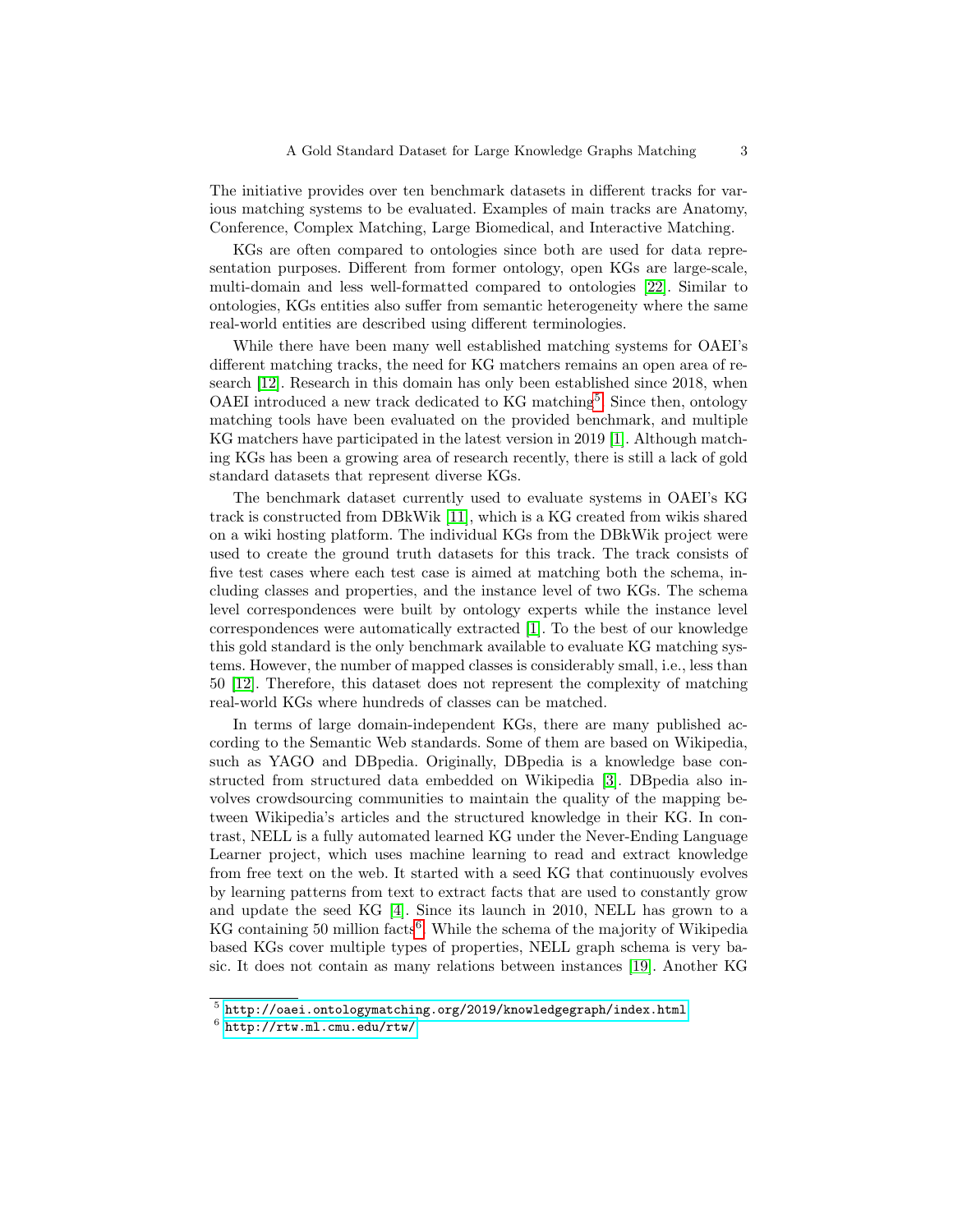of a taxonomy structure is WebIsALOD [\[10\]](#page-11-6). However, the latter only covers hypernymy relations and does not distinguish classes from instances.

## <span id="page-3-0"></span>3 Approach

#### 3.1 Overview

As mentioned earlier in Section [1,](#page--1-5) we use NELL and DBpedia as both KGs share a significant amount of complementary facts. In this work, we deploy DBpedia 2016-10 version [7](#page--1-4) using SPARQL query endpoint to return schema information. As for NELL, since a query end point is not available we obtained schema infor-mation by parsing a NELL dump file<sup>[8](#page--1-4)</sup> which contains every fact learned by the project so far. As a result, DBpedia has over 750 classes while NELL has around 290 classes. Let  $P$  be the set of pair-wise classes across the two KGs, then the number of all possible pairs is 218,660. Since our goal is to use human annotators to identify all mappable pairs of classes, a greedy approach will lead to a dataset that is expensive to annotate and likely to be overwhelmed with negative pairs. Instead, we first apply a Blocking Strategy to manually generate a set of candidate pairs  $C$  which is a subset of  $P$  with significantly reduced number of negative class pairs. Next, we perform a Candidate Filtering Strategy by applying two similarity measures to each pair in  $C$  to further reduce the search space for human annotators. Another screening was done after the filtering stage to ensure that none of the discarded classes had a potential match in the corresponding graph. Finally, for **Dataset Annotation**, we asked human annotators to determine alignment of the resulting class pairs to construct the gold standard dataset.

### 3.2 Generating Candidate Pairs

Given the two KGs, we set one as source and one as target. Details about our source and target choices will be explained later. Moreover, given  $P$ , the set of all possible class pairs from the two KGs, we apply a Blocking Strategy which requires manually screening the two KG class structures. The result of this process is a set  $C$  which should eliminate as many true negatives as possible while maintaining as many as (if not all) true positives. To illustrate the complexity of the task, the classes named School in both KGs refer to different types of schools. For instance, it is categorized as a subclass of EducationalInstitutions in DBpedia while being a super class of HighSchool and University classes in NELL. Given this structural inconsistency issue, a preliminary study aimed at aligning the higher level of concepts across the two KGs was necessary.

 $^7$  <https://wiki.dbpedia.org/develop/datasets/dbpedia-version-2016-10>,visited on 14-2-2020

<sup>8</sup> <http://rtw.ml.cmu.edu/rtw/resources>, iteration number 1115, visited on 22-2- 2020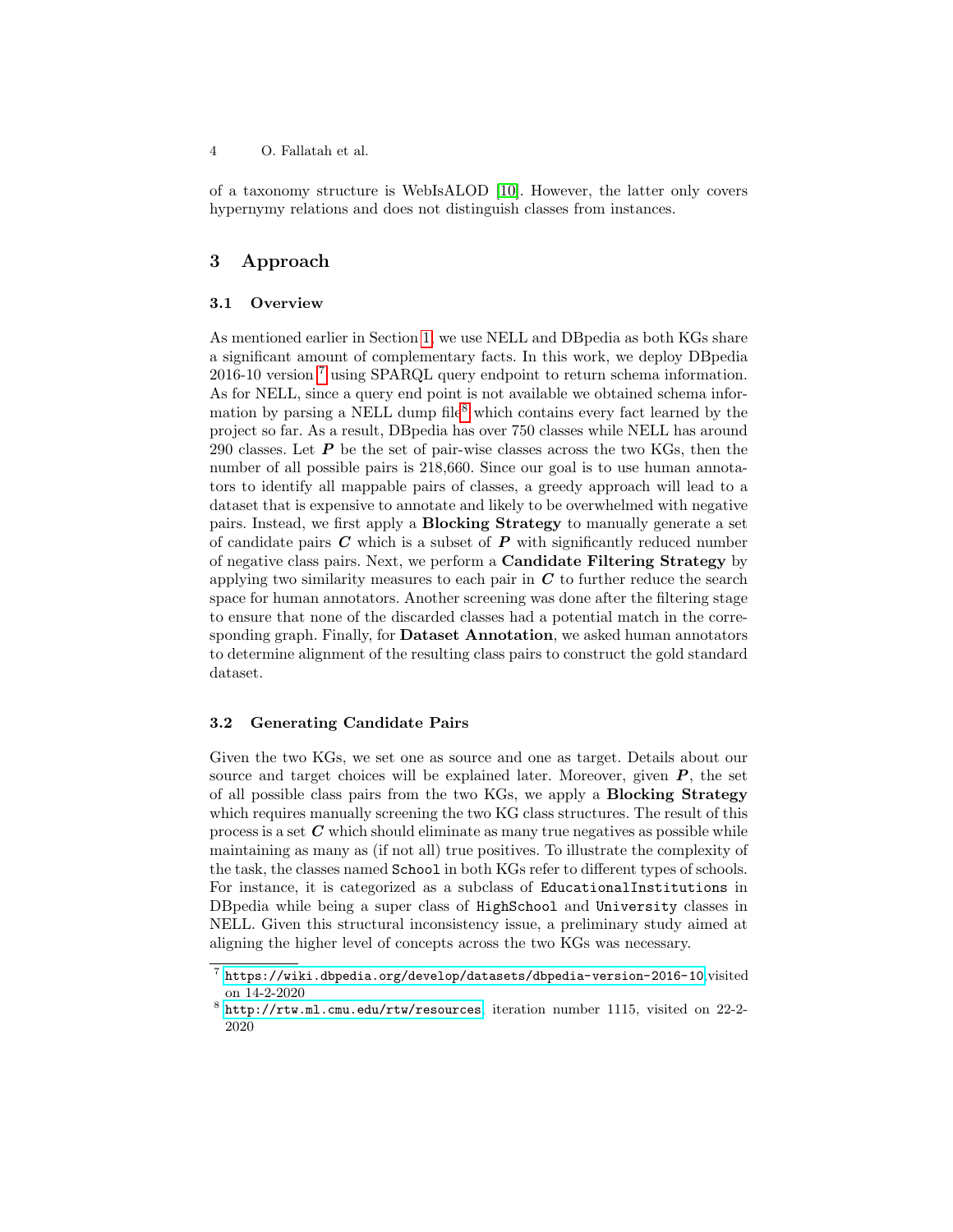We manually created two subsets  $\vec{A}$  and  $\vec{B}$ , where the first is a set of NELL classes that have a possible corresponding class in DBpedia, and the second is a set of DBpedia classes that have a possible corresponding class in NELL. These two sets were created in two phases. First, we started by comparing the common root classes across the two KGs, e.g., Person or Place. Then, all of their nonroot (descendant) classes were added to  $A$  and  $B$  respectively. For instance, all the descendant classes of  $Person_{nell}$  and  $Person_{dbp}$  were added to each of **A** and B respectively. Second, we examined other possible classes in which their root classes do not share an overlap of words, i.e., they were not selected in the first step. A valid example are the two classes  $AcdemicSubject_{dbp}$  and its possible equivalent class  $Academic Field_{nell}$ . While the former is a subclass of TopicalConcept, the second is a subclass of everypromotedthing. The latter is the root class of the KG taxonomic tree, i.e., the equivalent of OWL:Thing in DBpedia. Therefore, our second screening phase was aimed at all descendant classes in both KGs whose name values share overlapping words while their super classes do not share overlapping words.

As a result of this blocking strategy, a total of 18,492 candidate pairs were generated in  $C$  as the product of  $A$  and  $B$ . We believe this blocking strategy will not incorrectly discard any true positives because we have examined all discarded classes to identify any possible match in the opposite KG. As shown in Table [1,](#page-4-0) the number of distinct classes from DBpedia and NELL is 138 and 134 respectively. Nonetheless, this number of candidate pairs remains expensive for an annotation task. Therefore, we proceed by the Candidate Filtering Strategy to further reduce the numbers of pairs that need to be annotated by human annotators while maintaining pair completeness.

Table 1. Number of classes and instances in the created dataset

<span id="page-4-0"></span>

| $\mathbf{D}\text{at }$ | $\#\mathrm{Classes}$ | $\#\text{Instances}$ | Avg $\#$ instance per class |
|------------------------|----------------------|----------------------|-----------------------------|
| <b>D</b> Bpedia        | 138                  | 631.461              | 4.576                       |
| NELL.                  | 134                  | 1,184,377            | 8,905                       |

#### 3.3 Candidate Filtering

In this section, we introduce the similarity measures applied to the candidate pairs resulting from the prior phase. We apply a string-based and an instancebased similarity measure combined with a low threshold to maximise the chance to retain all true positives. We apply a String-based Similarity measure to class names only since NELL does not offer other metadata descriptions of classes. However, using only a string-based matcher can not guarantee a high recall as both KGs use different names to describe the same classes. We then apply an Instance-based Similarity measure to capture any possible true positive pairs where string similarity could have failed to recognize them. To the best of our knowledge, a matching approach that can handle a substantial number of instances, such as in the case of KGs , is yet to be established. Therefore,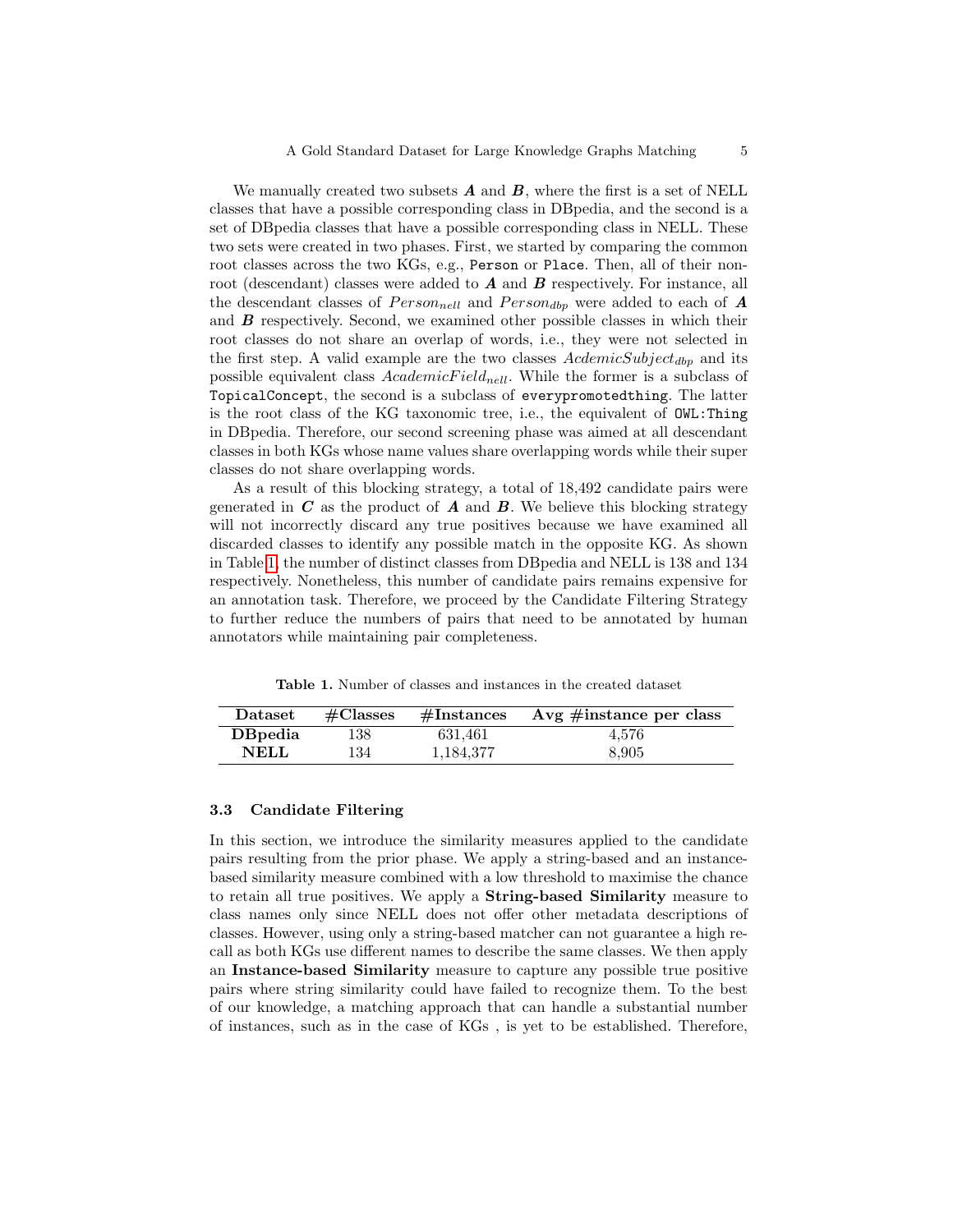Section [3.3](#page-5-0) discusses the implementation of our preliminary instance-based approach. We believe that combining both measures can ensure high (if not full) recall of true positive pairs. It is also worth mentioning that due to the structural irregularity in both KGs, structural-based similarity measures were excluded.

String-based Similarity Measure We apply the Levenshtein [\[16\]](#page-11-7) edit distance approach. This method has shown improvements over alternative stringbased measures, particularly for matching classes [\[5\]](#page-11-8). Here the similarity between class names in each candidate pair is measured. This value is then normalized by dividing the value by the length of the longer string, i.e., class name, to produces a value between  $[0.0, 1.0]$ . For this task we only retain a pair if the similarity score of the two class names exceeds 0.4. State-of-the-art matching systems that utilize an edit distance approach often apply a higher threshold, which can be up to 0.8, to eliminate the number of false positive alignments [\[2\]](#page-10-0). Nonetheless, in order to capture as many true positive pairs as possible, we use a threshold that is twice lower than the state-of-the-art methods.

<span id="page-5-0"></span>Instance-based Similarity Measure This method casts the matching process based on the principle of free-text index and search, which scales to very large datasets. On a typical index/search scenario a collection of resources (i.e. web documents) is indexed in a vector space where documents are represented with weighted vectors of their text content. Weighting approaches, such as TF/IDF, are used to weight term occurrences in the documents. A query given to a search engine will also be converted into a vector representation and then matched against all the vectors stored in the index. The matching is done by similarity measures such as the cosine function where a ranked list of top K documents related to the query is retrieved. Similarly, we propose to treat both KGs as a collection of documents where each document corresponds to a class in a KG and each term corresponds to the name of an instance. To map similar classes, a query is built by sampling instance names from a source KG's class, and matching against the index of the target KG. The equivalent class is determined based on the search result, which is a ranked list of classes whose instance names overlap with those in the query. We exploit  $A$ *pache Solr*<sup>[9](#page--1-4)</sup>, a state-of-the-art free text index and search engine. The pseudocode for the entire similarity measure is illustrated in Algorith[m1.](#page-6-0)

During the Indexing process, a separate index is created for the source and target KGs. Classes from each KG are represented in documents that contain the concatenation of the class's instance names. The documents' contents are indexed using the standard Solr indexing process, including tokenisation, stemming, lemmatization, lower casing, and term-weighing. For our particular task an index is needed for NELL and DBpedia to perform the matching task. Thus, we run the following query to obtain all instance names for each DBpedia class:

SELECT ?name

 $^9$  <https://lucene.apache.org/solr/>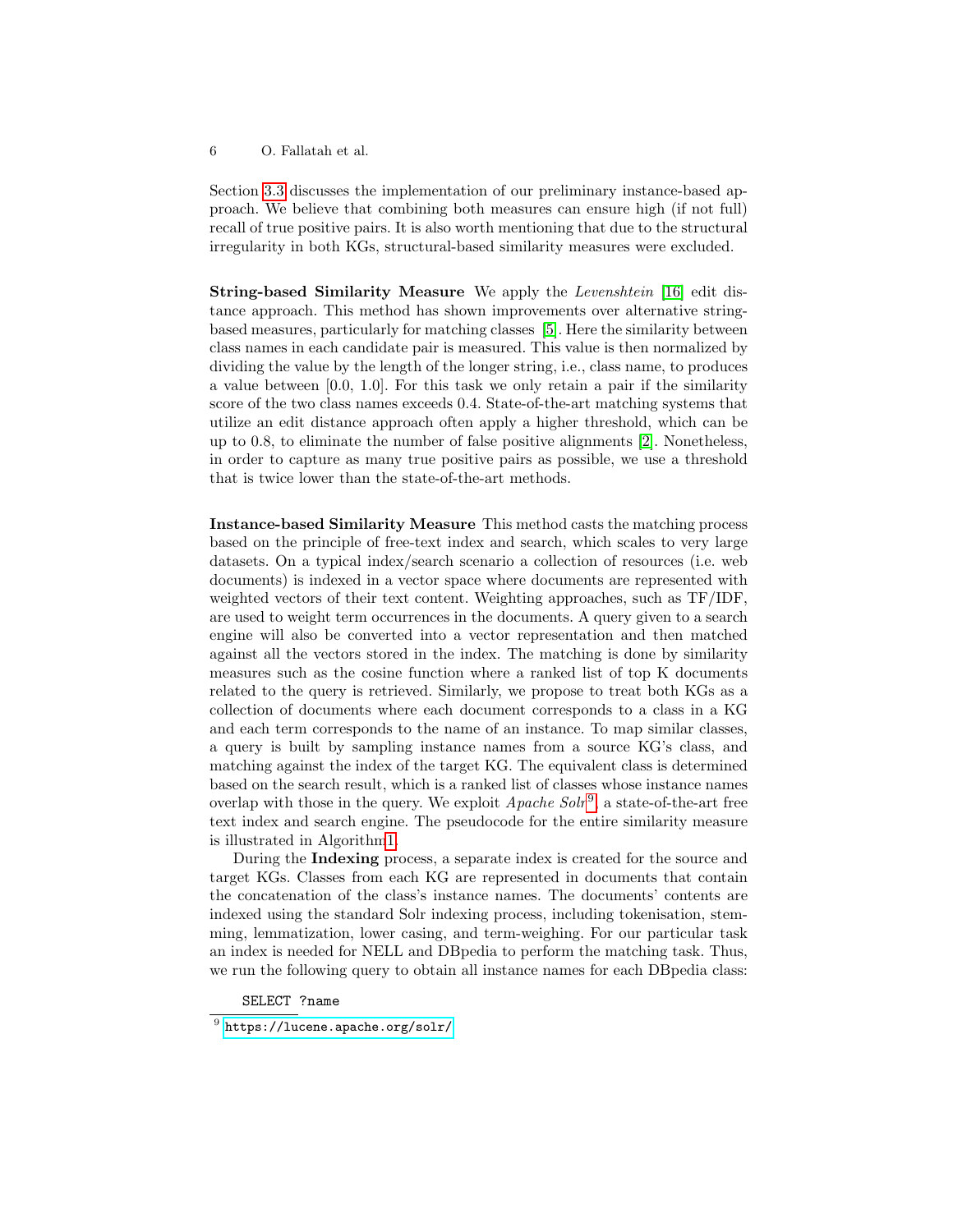```
WHERE{ ?entity a <http://dbpedia.org/ontology/%ClassName>.
        ?entity rdfs:label ?name.
        Filter (lang(?name)="en")}
```
After each query, a new document representing a DBpedia class is added and indexed in the designated DBpedia index. Similarly, an index was created for NELL which contained indexed documents of instance names parsed from the NELL facts dump.

<span id="page-6-0"></span>Algorithm 1 Instance-Based Similarity Measure Require: 1: source  $\leftarrow$  a list of classes in *Source* KG 2:  $target \leftarrow$  a list of classes in Target KG 3: for Class  $a_n$  in source do 4:  $count = 1$ 5: candidate  $= [$ 6: while count  $\leq 30$  do 7: query  $\leftarrow$  a concatenation of 20 instance names of class  $a_n$ 8: results  $\leftarrow$  search(query,target) in the target index 9: for  $b_n$  in results do 10: candidate.append $(b_n)$ 11: end for  $12:$  count + + 13: end while 14: candidate pairs  $\leftarrow$  Top three frequent classes in candidate paired with  $a_n$ 15: end for

To perform the matching process, NELL and DBpedia were treated as source and target respectively. Consequently, queries are generated by sampling instances names from NELL's classes. This process can be performed in the opposite direction; however, some of DBpedia's classes have missing instances. This implies that a query cannot be created from such empty classes. For example, classes such as State, Zoo, Profession are all leaf classes and supposed to be populated with individuals but the links between class's name and its instances are missing in the KG. A case in point is  $\text{California}^{10}$  $\text{California}^{10}$  $\text{California}^{10}$  and  $\text{Florida}^{11}$  $\text{Florida}^{11}$  $\text{Florida}^{11}$ : both are defined in the data with classes (i.e., rdf:type) other than State. This problem was encountered in 20 classes from the 138 classes selected from DBpedia. With DBpedia being the center of the LOD datasets in mind, many options can be explored in order to fulfill this gap. This includes using instances from SKOS concepts or another KG that already has an established mapping with DBpedia, such as WikiData or WebIsALOD. Nonetheless, we believe that performing a one-way search is sufficient for capturing all positive pairs for the annotation task.

In terms of the Search process, we aim to discover class pairs that share a significant number of overlapping instance names across two KGs. Our em-

 $^{10}$  <http://dbpedia.org/page/California>

<sup>11</sup> <http://dbpedia.org/page/Florida>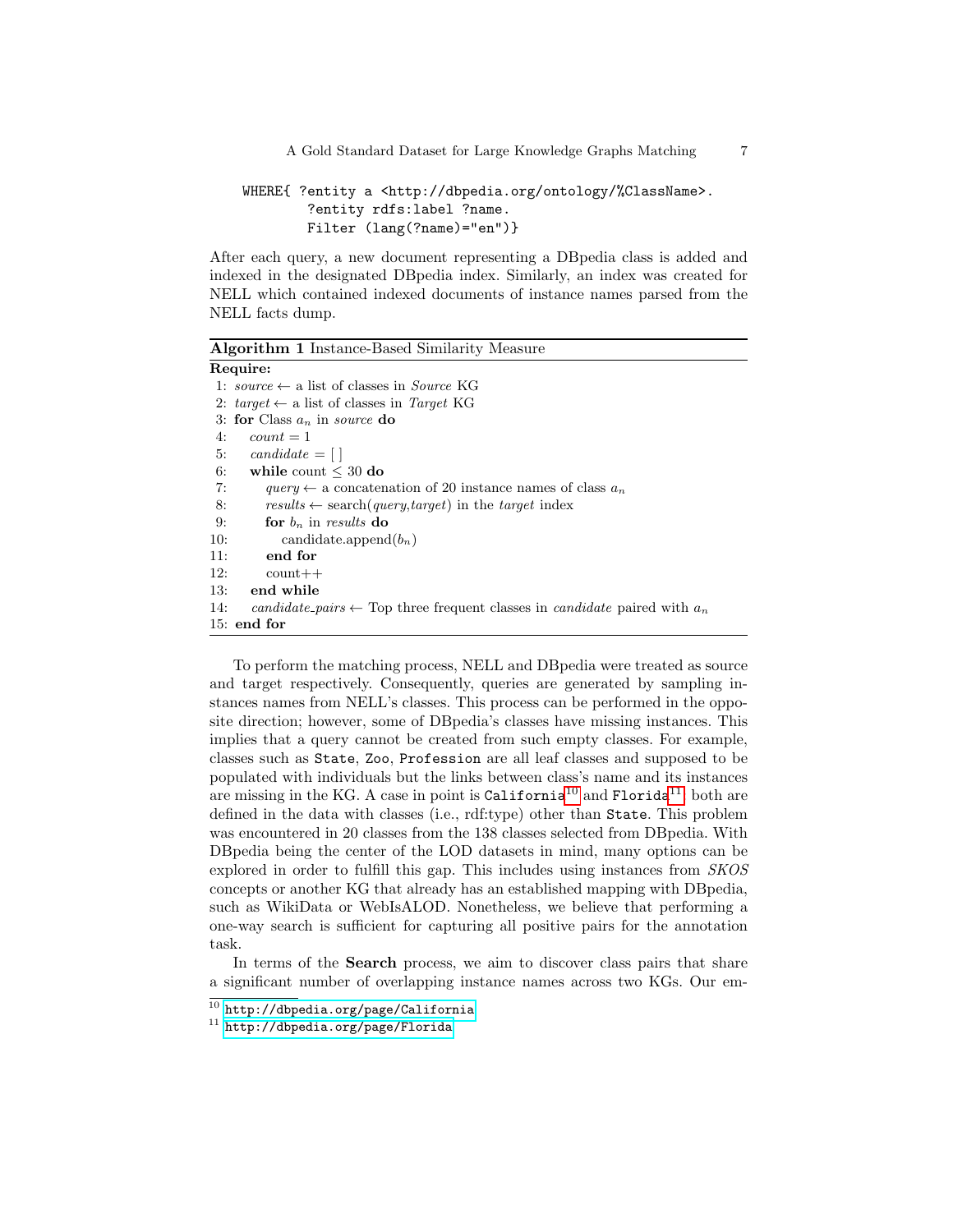pirical test on a smaller sample of the dataset showed that two key factors can directly impact the search (matching) result. The first one is the number of instance names to be used in the query string. Due to these KGs' instances being automatically extracted, and the large number of instances per class, using either a too-large or too-small number of instance names to create queries will result in no similar documents (classes) being retrieved or false positive pairs. The second factor impacting the search result is the number of searches (iterations) performed on each class to determine its equivalent class. Because of the restriction of the query length, concatenating the names of all class instances is not feasible. Moreover, by using a sample of instance names, different results can be retrieved depending on the sample. Our experiment has shown that we can obtain the maximum number of true positive pairs when concatenating 20 instances per query and performing 30 iterations per class.

To demonstrate, for a class  $a_n$  in NELL, a random 20 instances of that class are obtained and concatenated to form a query string. That query is then matched against all documents (classes) in the target index, i.e., DBpedia. Consequently, a list of classes whose instances overlap with those in the query are retrieved. For example, if the following results were retrieved when sampling instances from class  $Airport_{nell}$  in the source KG:

```
Iteration 1 -> {Airport_{dbp}}, City_{dbp}, Port_{dbp}}
Iteration 2 -> \{City_{dbp}, Port_{dbp}, Airport_{dbp}}
Iteration 3 -> {Airport_{dbp}}, Port_{dbp}Iteration n-1 \rightarrow \{Airport_{dbp}, City_{dbp}\}\Iteration n -> {Airport_{dbp}, City_{dbp}, Street_{dbp}}
```
By the end of the 30th iteration, we add three pairs of candidate alignments for class  $Airport_{nell}$ . Only the three most frequently retrieved classes among all iterations are added as positive pairs with a non-zero as similarity score. For the above example, the following pairs will be added:  $(Airport_{nell}, Airport_{dbp})$ ,  $(Airport_{nell},City_{dbp})$ , and  $(Airport_{nell}, Port_{dbp})$ . Notice that  $Airport_{nell}$  is not matched to  $Street_{dbp}$  as the latter only appeared once during the search process.

Combining Similarity Measures As our goal for this particular task is to discover potentially matching pairs to be annotated by human annotators, our aim is to ensure a high (if not full) recall, which was achieved by combining the two similarity measures. We applied the above mentioned similarity measures to the 18,492 class pairs obtained in the prior phase. Only pairs that obtained a similarity score higher than 0.4 by the String-based method or a non-zero value by the Instance-based method were considered for the annotation task. Following the above automated approach, we performed another manual screening to discover remaining equivalent classes from NELL and DBpedia that were not included in the potential pairs. By inspecting all pairs discarded by the filtering process we were able to identify and recover 8 pairs. A total of 596 pairs were created for the human annotation task.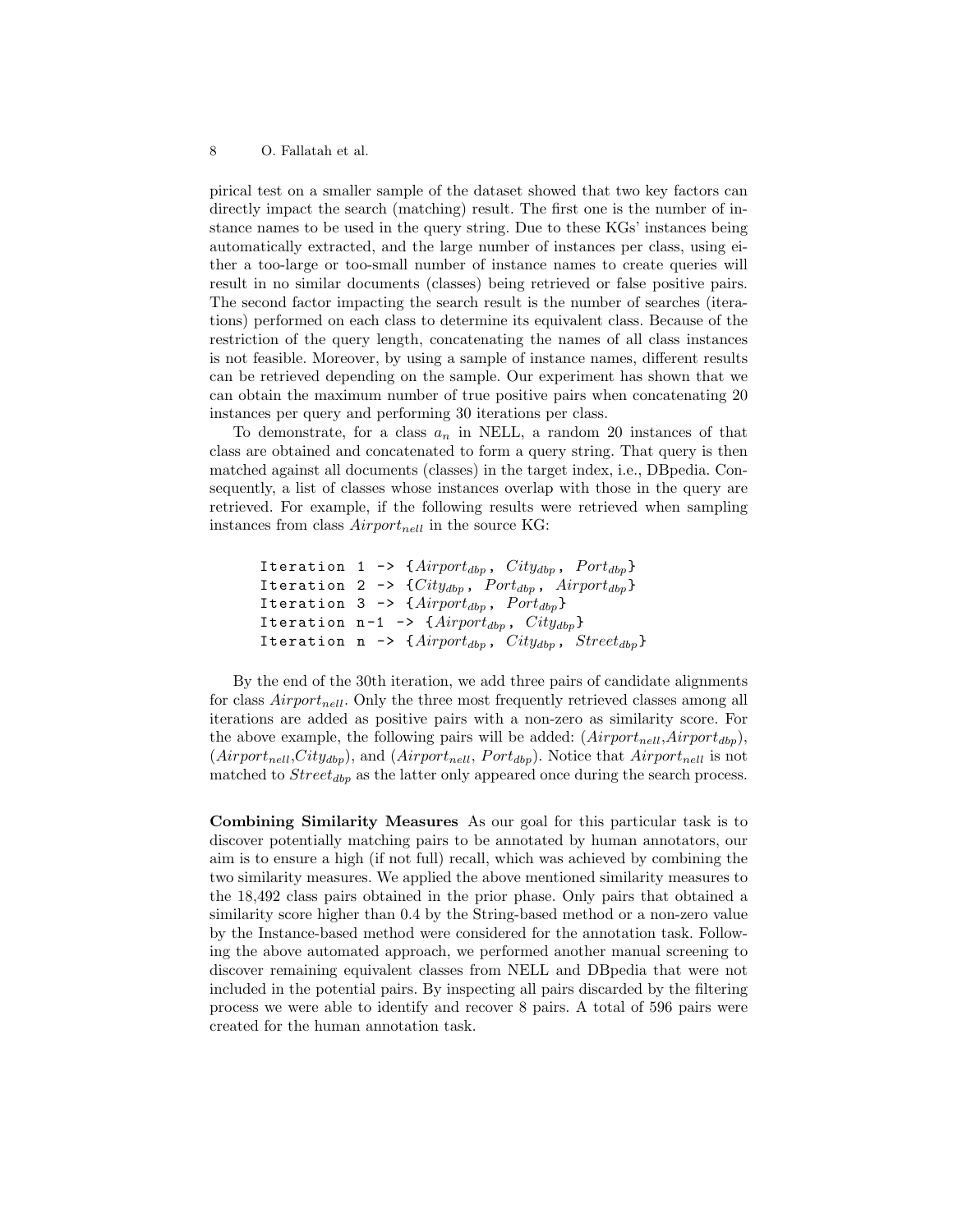#### 3.4 Dataset Annotation

In order to create a gold-standard dataset of matching classes, we asked human annotators to determine the alignment for the previously discovered pairs, and then aggregate their interpretations by the majority votes, as human annotators can have different interpretation of correspondence. We have also performed a study of the inter-annotator agreement (IAA). The dataset was annotated by twenty research students and validated by two computer scientists. The participants were provided with guiding instructions to complete the task. Several labels were allowed to annotate pairs which are a match, not a match, more general, and more specific. The latter two options are often used in the ontology domain to label subsumption relation in ontologies. The reason we gave the annotators this option is that it can be possible in a few cases. For example, while DBpedia has two separate class for State and Province, NELL has one class named StateOrProvince which combines both.

Each participant annotated around 50 pairs on average. In order to observe (IAA), 400 random pairs are duplicated among 12 annotators such that each pair is annotated by 3 different annotators. The average IAA for this task was measured using Cohen's kappa based on a sample of the dataset and it was 0.83. The dataset was then validated by two experts. This was mainly to ensure that the subsumption relations were used properly. Therefore, a subsumption relation was only added to the dataset if there was an agreement by the experts. The gold standard mapping resulting from this annotation task is publicly available as two test cases<sup>[12](#page--1-4)</sup>. The small test case includes a few instances per class, while the full test case contains the full A-box information for the included classes. The latter can be used to benchmark instance-based matching systems. The size of the gold standard is 129 equivalent class pairs with 24 non-trivial matches, i.e., not an exact matching string of class labels. Currently, the larger dataset in OAEI's KG track carries only 15 class matches, while the maximum number of non-trivial matches is 10. This makes the proposed dataset the largest domain-independent gold standard for matching KG classes. This gold standard is considered as a partial gold standard since some classes in both KGs have no equivalent class in the corresponding KG.

## <span id="page-8-0"></span>4 Evaluation

We evaluated the performance of the matching systems that participated in the KG track in OAEI 2019 event on the proposed gold standard. The Matching Evaluation Toolkit MELT [\[13\]](#page-11-9) was used to perform this evaluation along with the SEALS client. The following systems were evaluated:  $POMAP++$  [\[15\]](#page-11-10), AML [\[9\]](#page-11-11), FCAMap-KG [\[6\]](#page-11-12), LogMap [\[14\]](#page-11-13), LogMapLt, LogMapKG, LogMapBio, DOME [\[11\]](#page-11-4), Wiktionary [\[18\]](#page-11-14), and the string matcher used as a baseline for the KG track.

 $^{12}$ https://github.com/0maimaFallatah/KG\_GoldeStandard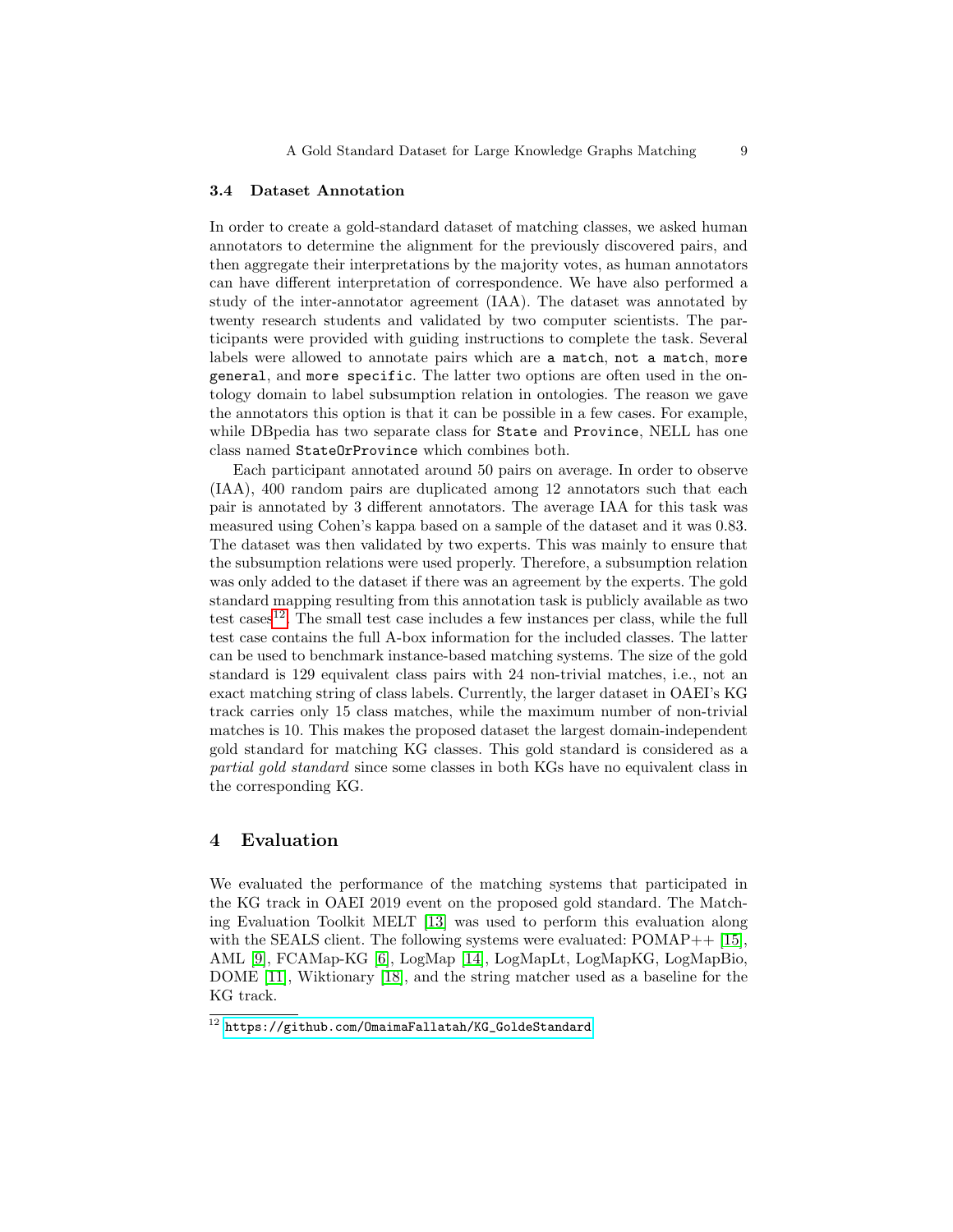We evaluated the class alignments resulting from each matcher based on precision, recall, and f-measure. Results of the evaluation are shown in Table [4.](#page-8-0) Since the proposed gold standard is only a partial gold standard, and to avoid over-penalising systems that may discover reasonable matches that are not coded in our gold standard, we ignore any predicted matches if neither of the classes in that pair is present as a true positive pair with another class in our gold standard. As an example, for a class  $a_n$  we only consider the alignment  $(a_n, b_n)$ as a false positive, if the gold standard has a true positive pair containing either  $a_n$  or  $b_n$  but not both in the same pair.

|                 | <b>Proposed Dataset</b> |        |      | <b>OAEI KG</b> benchmark |        |      |
|-----------------|-------------------------|--------|------|--------------------------|--------|------|
| Matcher         | Precision               | Recall | F1   | Precision                | Recall | F1   |
| $POMAPP++$      | 0.0                     | 0.0    | 0.00 | 0.0                      | 0.0    | 0.00 |
| AML             | 1.00                    | 0.61   | 0.75 | 1.00                     | 0.87   | 0.93 |
| FCAMap-KG       | 0.96                    | 0.62   | 0.75 | 1.00                     | 0.80   | 0.89 |
| LogMap          | 0.98                    | 0.79   | 0.88 | 1.00                     | 0.80   | 0.89 |
| LogMapKG        | 0.98                    | 0.79   | 0.88 | 1.00                     | 0.80   | 0.89 |
| LogMapBio       | 0.98                    | 0.79   | 0.88 | 1.00                     | 0.80   | 0.89 |
| LogMapLt        | 1.00                    | 0.60   | 0.75 | 1.0                      | 0.73   | 0.85 |
| <b>DOME</b>     | 0.99                    | 0.63   | 0.77 | 0.93                     | 0.87   | 0.90 |
| Wiktionary      | 0.99                    | 0.79   | 0.88 | 1.00                     | 0.87   | 0.93 |
| KGbaselineLabel | 1.0                     | 0.61   | 0.76 | $1.00\,$                 | 0.80   | 0.89 |

Table 2. Performance of the KG track participants in OAEI on the proposed dataset compared to their performance on the OAEI KG track starwars-swtor benchmark

As Table [4](#page-8-0) shows, we have also evaluated the matchers on the starwarsswtor test case, which is the largest dataset in the track in terms of the size of class correspondences (which is 15). The best performing systems on the OAEI dataset in terms of recall are DOME, Wiktionary and AML; however, DOME and AML have obtained a lower recall (0.6) in our dataset, while Wiktionary is one of the best performing systems on our dataset. In contrast, the second to best performing matchers on the OAEI dataset, i.e., the LogMap family, obtained a recall of 0.79, which is the best recall on our gold standard. Nonetheless, 27 out of the 129 true positive pairs were not discovered by any matcher in the LogMap family. Among the evaluated matchers, LogMApKG and FCAMap-KG are the only systems that are particularly designed to match KGs. While the latter is the second best performing system in OAEI's 2019 KG track, particularly in matching classes, it has obtained a recall of 0.62 on our dataset. In terms of the precision on our dataset, the scores are fairly high since most systems were only able to discover trivial matches. However, the recall ranges between 0.6 and 0.79, which shows that the dataset contains class correspondences that are difficult to find. Hence, all systems need further improvements in order to map the classes of large and domain-independent KGs.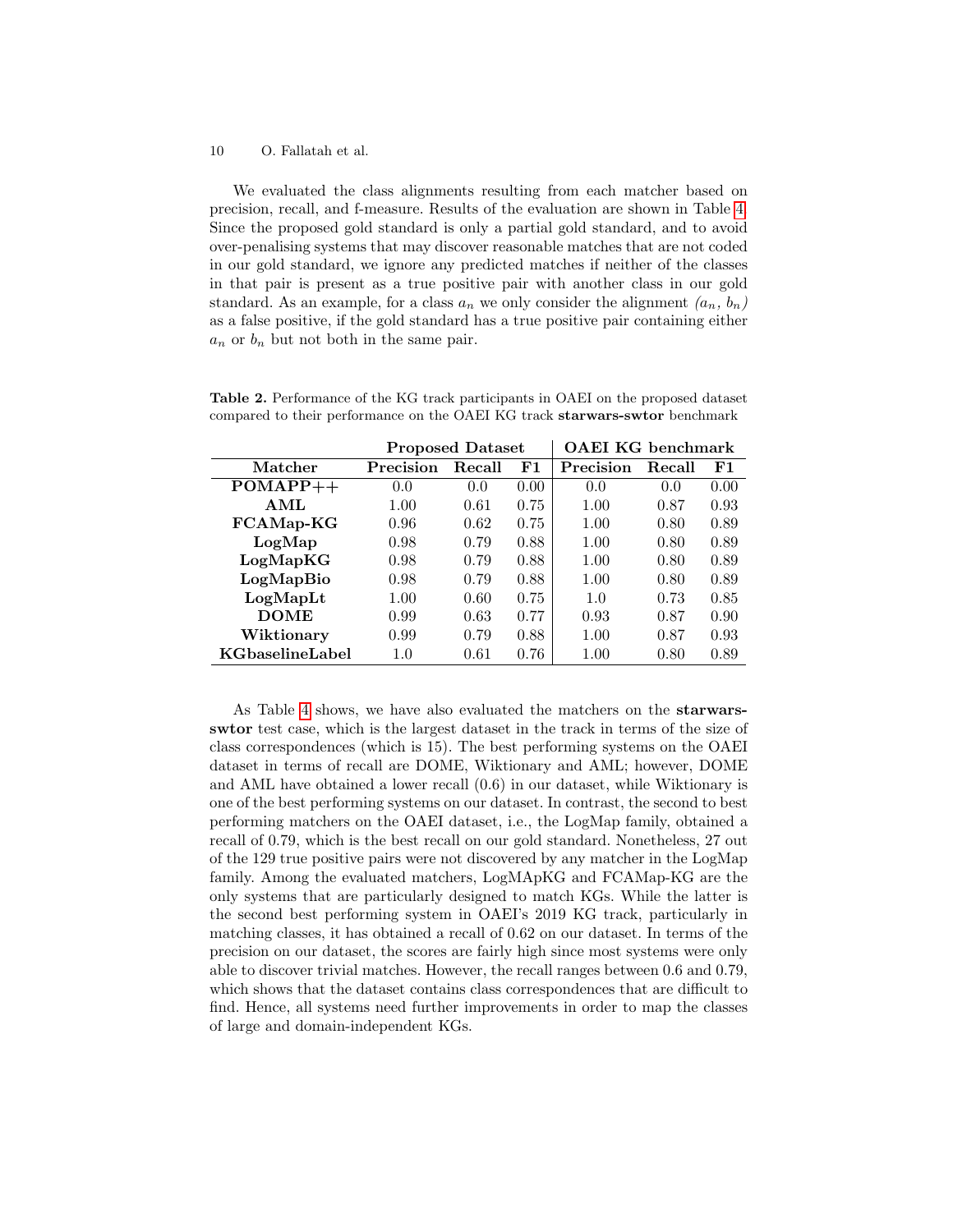## <span id="page-10-2"></span>5 Discussion

From the results presented above, the following three patterns were observed. First, while current tools are able to produce high-quality results for well-formed ontologies, such techniques are not as well-performing when applied on KGs that lack textual descriptions. For instance, DOME is a matcher that trains a doc2vec model using all available metadata descriptions for ontologies. This can explain the matcher's low performance on our dataset as it requires a large amount of text. Second, many ontology matching systems utilizes structural knowledge available in well-structured ontologies such as disjoint axioms to refine their alignments [\[6\]](#page-11-12). Examples of systems that follow such an approach are AML and LogMap. However, as a result of the lack of schematic information in NELL, structural-based techniques can be difficult to apply in this case. Third, matching strategies used when two resources are from a specific domain setting are not applicable for domain-independent settings where classes contain information about real-world entities described with different terminologies. Therefore, in order to tackle the problem of KG matching, the need for specialized matching tools remains significant. Recently, many matching tools based on entity embedding are being proposed but only tested with domain-dependent datasets or in task-oriented settings, (e.g., [\[7](#page-11-15)[,21\]](#page-11-16)). Tailoring such methods for multi-domain KG matching and testing them on our gold standard can lead to deeper understanding and discovery in this domain.

## <span id="page-10-3"></span>6 Conclusion

In this paper, we developed the largest gold standard dataset for matching the classes of large KGs. Our gold standard is based on two highly influential KGs, and one of them is yet to be linked to the LOD. We evaluated several state-of-theart matching tools on this dataset and showed that the task of matching large, domain-independent KGs remains very challenging. We argue that matching large, domain-independent and automatically constructed KGs has significant utility and therefore, future work should be devoted further into this area. We believe that our dataset and findings will foster research in this direction.

## References

- <span id="page-10-1"></span>1. Algergawy, A., Faria, D., Ferrara, A., Fundulaki, I., Harrow, I., Hertling, S., Jiménez-Ruiz, E., Karam, N., Khiat, A., Lambrix, P., et al.: Results of the ontology alignment evaluation initiative 2019. In: CEUR Workshop Proceedings. pp. 46–85 (2019)
- <span id="page-10-0"></span>2. Anam, S., Kim, Y.S., Kang, B.H., Liu, Q.: Review of ontology matching approaches and challenges. International Journal of Computer Science and Network Solutions pp. 1–27 (2015)
- <span id="page-10-4"></span>3. Bizer, C., Lehmann, J., Isele, R., Jakob, M., Jentzsch, A., Kontokostas, D., Mende, P.N., Hellmann, S., Morsey, M., van Kleef, P., Auer, S., Bizer, C.: DBpedia – A Large-scale, Multilingual Knowledge Base Extracted from Wikipedia. Semantic Web pp. 1–5 (2012)